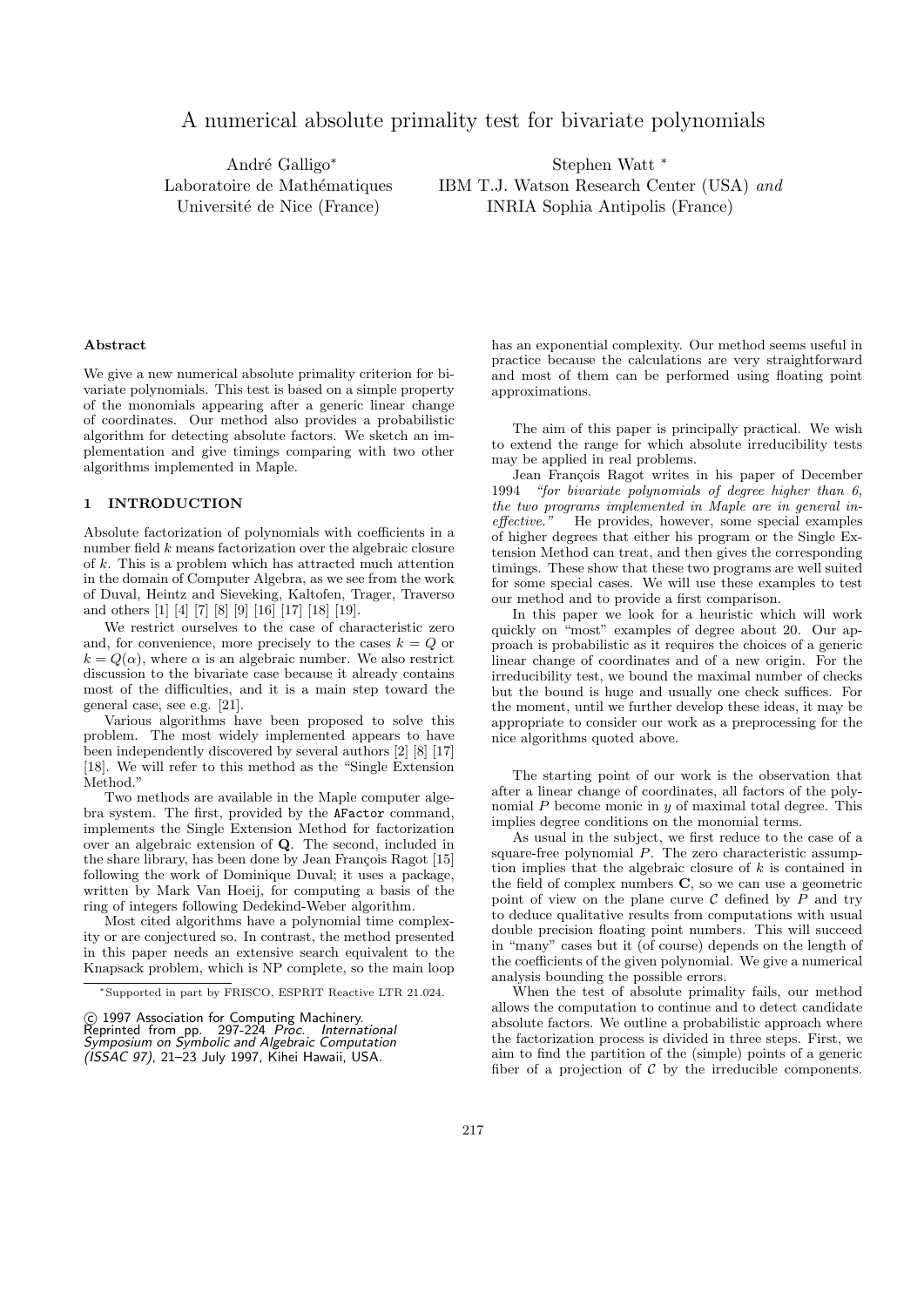This also determines the number and degrees of possible factors. Second, we construct polynomials  $P_i$  with  $i = 1, \ldots, s$ with floating point coefficients such that the factorization obtained is valid to some precision. Third, we construct candidate polynomial factors with exact coefficient in an algebraic extension of Q and test the validity of the factorization. In this article, we only present timings for our implementation of the first step.

We emphasize that our approach is probabilistic more precisely of Las Vegas type: if it terminates (hopefully quickly) it is correct. We note that our process is easily parallelized, but we don't develop this point of view.

We illustrate our method with a very simple example which can be computed by hand:

$$
P = y4 + 4xy3 - 6y3 + 7x2y2 - 16xy2 + 11y2 + 2x3y -16x2y + 19xy - 6y - 5x4 - 6x3 + 5x2 - 6x
$$

We choose  $x_0 = 0$ , then

$$
P(0, y) = y4 - 6y3 + 11y2 - 6y
$$
  
= y(y - 1)(y - 2)(y - 3).

is square-free, therefore  $P$  is also square-free.

Taking  $y_i = i$ , we have the following limited expansions of the implicit functions:

$$
y = \varphi_i(x) = y_i + a_i x + b_i x^2 + c_i x^3 + O(x^4)
$$

At (0,0), 
$$
\varphi_0(x) = 0 - x - \frac{x^2}{2} + \frac{x^3}{4} + O(x^4)
$$
  
\nAt (0,1),  $\varphi_1(x) = 1 - \frac{x}{2} - \frac{15}{8}x^2 + \frac{15}{8}x^3 + O(x^4)$   
\nAt (0,2),  $\varphi_2(x) = 2 + \frac{x^2}{2} - \frac{x^3}{4} + O(x^4)$   
\nAt (0,3),  $\varphi_3(x) = 3 - \frac{5}{2}x - \frac{15}{8}x^2 - \frac{15}{8}x^3 + O(x^4)$ 

This gives

$$
a_0 = -1, b_0 = -\frac{1}{2}, c_0 = \frac{1}{4}
$$
  
\n
$$
a_1 = -\frac{1}{2}, b_1 = \frac{15}{8}, c_1 = \frac{15}{8}
$$
  
\n
$$
a_2 = 0, b_2 = \frac{1}{2}, c_2 = -\frac{1}{4}
$$
  
\n
$$
a_3 = -\frac{5}{2}, b_3 = -\frac{15}{8}, c_3 = -\frac{15}{8}
$$

Then, we notice that

$$
b_0 + b_2 = 0, c_0 + c_2 = 0
$$
  
\n
$$
b_1 + b_3 = 0, c_1 + c_3 = 0
$$
  
\n
$$
b_0 + b_1 = \frac{11}{8} \neq 0, c_0 + c_1 = \frac{17}{8} \neq 0
$$
  
\n
$$
b_2 + b_3 = -\frac{11}{8} \neq 0, c_2 + c_3 = -\frac{17}{8} \neq 0
$$

Therefore, as we will explain in Sections 4 and 6, we associate 0 and 2, 1 and 3. The validity of this kind of association is discussed in Section 3. Next we form

- $(y \varphi_0)(y \varphi_2) = y^2 2y + xy x^2 2x + O(x^4)$ and define  $P_1 = y^2 + (x - 2)y - (x^2 + 2x)$
- $(y \varphi_1)(y \varphi_3) = y^2 4y + 3xy + 5x^2 4x + 3$ and define  $P_2 = y^2 + (3x - 4)y + 5x^2 - 4x + 3$

We check that  $P = P_1 \cdot P_2$  and obtain the absolute factorization.

The remainder of this article is structured as follows: Section 2 describes our basic observation: the presence of factors implies the vanishing of certain sums of coefficients, while Section 3 studies the sufficiency of this condition in the generic case. Section 4 gives a test of absolute primality based on computations with a limited precision; Section 5 lists some useful formulæ and presents an error analysis needed to validate the test. Section 6 outlines the process of detection and calculation of approximated factors. Section 7 presents our implementation and some ideas for (often) reducing the volume of computation, and Section 8 is devoted to the treatment of illustrative examples. Finally, Section 9 proposes a construction of candidate exact factors with coefficients in an algebraic extension of  $k$ .

### 2 PREPARATION

### 2.1 Square-free reduction

Given a polynomial  $P \in k[x, y]$  with  $k = Q$  or  $k = Q(\alpha)$ where  $\alpha$  is an algebraic number, by repeated computation of greater common divisors (gcd) we obtain a square-free decomposition of  $P$ . Therefore we can assume that this reduction has been done and that we only consider squarefree polynomials. Thus  $P$  has no multiple factor over  $k$  nor, equivalently, over the integral closure of  $k$ . See [20] or [21]. For polynomials with approximate coefficients, gcds may be computed as in [3] or [10].

### 2.2 A basic lemma

A linear change of coordinates of the form  $x := X + hY$ ;  $y :=$ Y transforms a polynomial  $P(x, y)$  of total degree n into a new polynomial  $Q(X, Y)$  also of total degree n, which can be written

$$
Q(X, Y) = A^{0}(h)Y^{n} + A^{1}(h, X)Y^{n-1} + \dots
$$

where  $A^0$  is a non-zero polynomial of degree less than or equal to n. So, if we choose any set of  $n + 1$  values for h, at least one of them is not a root of  $A^0$ . Therefore, after at most  $n+1$  checks we find a linear change of coordinates s.t. after dividing by the non-zero leading term, the polynomial Q is monic in  $Y$  of degree  $n$ . We suppose that we have performed such a linear change of coordinates and write  $P(x, y)$  instead of  $Q(X, Y)$ .

**Lemma 1** If a polynomial  $P(x, y)$ , monic in y and such that the degree in y (denoted by n) is the total degree, admits a factorization  $P = P_1 \dots P_s$ , then each  $P_i$  for  $i = 1, \dots, s$ can be taken monic in y and such that its degree in y (denoted by  $n_i$ ) is its total degree. Hence, it can be written:

$$
P_i = y^{n_i} + A_i^1 y^{n_i - 1} + A_i^2 y^{n_i - 2} + \ldots + A_i^{n_i}
$$

where for each  $j = 1, ..., n_i$ ,  $A_i^j$  is a polynomial in x of degree less than or equal to j.

**Proof.** Let for each i,  $n_i$  and  $m_i$  denote the total degree and the degree in y of  $P_i$  and  $a_i y^{m_i}$  the corresponding term. So  $m_i \leq n_i$ . Multiplying the  $P_i$  we get P, then:  $n_1 + \ldots +$  $n_s = n = m_1 + \ldots + m_s$ . Hence, for any *i*, we have  $n_i = m_i$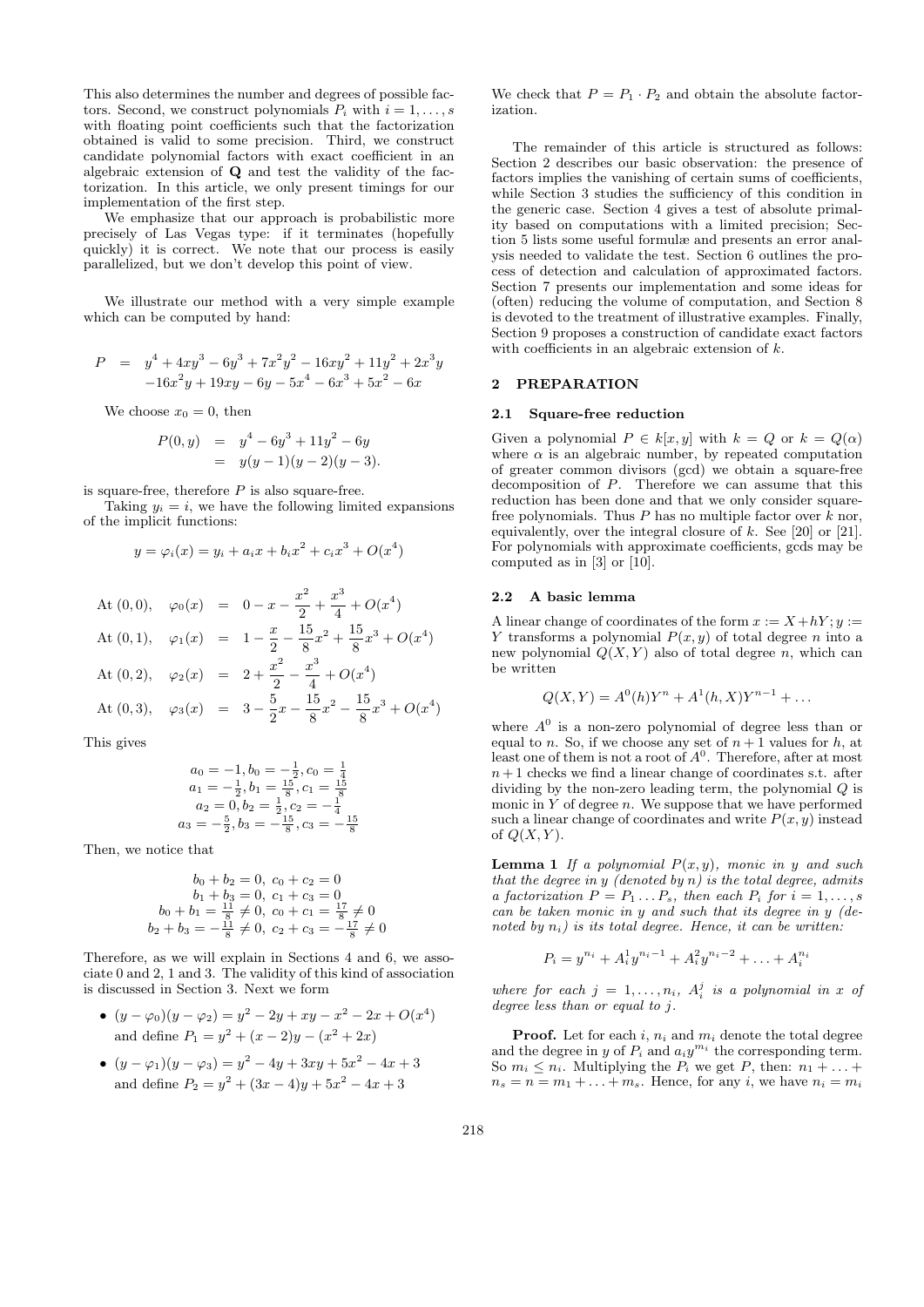and after dividing by the leading coefficient, we can suppose  $a_i = 1$ .

The bound on the degrees of the polynomials  $A_i^j$  follows immediately.

### 2.3 A non-vanishing result

As P is a square-free polynomial, for all values  $x_0 \in Q$  except at most  $n(n-1)$  of them, the roots  $y_1, \ldots, y_n$  of  $P(x_0, y)$ are distinct and all the corresponding points  $(x_0, y_j)$  of the curve  $C$ , defined by  $P$ , are smooth.

We fix such a point  $(x_0, y_j)$  set  $x = x_0 + X$  and let  $y = \varphi_j(X)$  denote the implicit function defined by P near by  $(x_0, y_j)$ . Hence,  $P(x_0 + X, \varphi_j(X)) = 0$ . We can easily compute a Taylor expansion of this function, as in [8]. We require an expansion of order 3 near by  $X = 0$ :

$$
\varphi_j(X) = y_j + a_j X + b_j X^2 + c_j X^3 + O(X^4)
$$

this defines the coefficients  $a_j, b_j, c_j$  which are rational function of  $y_i$  and therefore belong to the algebraic extension of **Q** containing  $y_i$ , their algebraic expressions are given in Section 5.

**Hypothesis 1** For now on, we assume that  $P$  is monic in  $y$  such that its degree in  $y$  is its total degree and  $P$  does not admit a factor of degree 1.

Indeed detection and discard of degree  $1$  factors of  $P$  is an easier task than absolute factorization. There are several natural efficient ways by exact or approximate computations to perform this task. We will not develop this point in the present paper.

**Proposition 1** Let P be as in Hypothesis 1, then for almost all (rational) values of  $x_0$ , the coefficients  $b_i, c_j$  with  $1 \leq j \leq$ n are non–zero.

**Proof.** The function  $\varphi_j(X)$  is analytic on  $\mathbb{C}^2 - \Delta(\Delta)$  is the discriminant locus), as are its second and third derivatives  $b_i(x)$  and  $c_i(x)$ . If the second derivative vanished on the rational numbers, it would be the zero function and  $\varphi_i(X)$ would be a polynomial of degree less or equal to one and a factor of P. But this possibility has been excluded, therefore for almost all  $x_0$  we have  $b_j \neq 0$ . Similarly, the vanishing of the third derivative on the rational numbers will imply that  $\varphi_j(X) = y_j + a_j X + b_j X^2$  is a factor of P. But this possibility has been excluded (when  $b_j \neq 0$ ) by our previous lemma.

### 3 GENERICITY

In this section, we analyze the generic behavior of the sums  $B_I = b_{i_1} + \ldots + b_{i_m}$  for  $I = \{i_1, \ldots, i_m\}$ , respectively  $C_I$ defined similarly.

# 3.1 The irreducible case

First, we suppose that the polynomial  $P$  satisfies Hypothesis 1 and is irreducible in  $C[x, y]$ .

The following result is well known (see e.g. [13]).

**Theorem 1** The plane curve C defined by P in  $\mathbb{C}^2$  is a ramified covering of degree n of the x-axis C. Let  $\Delta$  =  $\{z_1, \ldots, z_N\}$  be the set of abscissas of the ramification points supposed distinct. The first homotopy group  $G = \Pi_1(\hat{\mathbf{C}} - \Delta)$ acts transitively on any smooth fiber of that covering.

This group action is also called monodromy. The result means that any two roots  $y_1$  and  $y_2$  of  $P(x_0, y) = 0$  can be exchanged by continuous deformation obtained by letting  $x$ follow a (analytical) loop in the complex plane.

For example, let  $P = y^2 - x$ ,  $x_0 = 1$ , then  $y_1 = 1$ ,  $y_2 =$ −1. We deform the equation by letting  $x(t) = e^{2i\pi t}$  i.e. we oblige x to follow the circle  $\gamma : t \to e^{2i\pi t}$ . Above the circle the two roots of P become  $y_1(t) = e^{i\pi t}$  and  $y_2(t) = -y_1(t)$ . After a round the two roots are exchanged.

We will need a more precise result, less well known, due to J. Harris (cf [5]). We express this for plane curves:

**Theorem 2** Let  $C$  be a projective irreducible plane curve of degree  $n$  and  $C^*$  denote its incidence curve in the dual space. Then the first homotopy group  $\Pi_1(\mathbf{P}^2(\mathbf{C})* - \mathcal{C}^*)$  acts as the full symmetric group on any smooth section of C.

We fix a direction  $d_0$  for the y-axis. For a fixed  $x_0$  outside the discriminant locus  $\Delta$ , the coefficients  $b_i$  can be expressed as a rational function of  $(x_0, y_j)$  of degree  $\leq 3n$ , i.e. quotient of two polynomials of such degree.

Let us fix an integer  $m < n$ . For any subset  $I =$  $\{i_1, \ldots, i_m\}$  of cardinality  $card(I) = m$  of  $\{1, \ldots, n\}$ , the sum  $B_I = b_{i_1} + \ldots + b_{i_m}$  is a rational function of  $x_0$  and all the  $y_j$  of total degree  $\leq 3nm$ .

The product  $\mathcal{B}_m = \prod_{card(I)=m} B_I$  is a rational function of  $x_0$  and of all the  $y_j$  of total degree  $\leq 3nm$ . Moreover it is a symmetric function of the  $y_j$  for  $1 \leq j \leq n$ . As  $P(x_0, y)$  is monic in  $y$  of total degree  $n$ , any symmetric rational function of the  $y_j$  for  $1 \leq j \leq n$  can be expressed as a rational function of the same degree in  $x_0$  and  $d_0$ . Therefore  $\mathcal{B}_m$  is a rational function of  $x_0$  and  $d_0$ , and its degree is bounded

by  $3nm\binom{n}{m}$  $\,n$ . Considering all integers  $m < n$  we have:

**Theorem 3** For any direction  $d_0$ , except at most  $3n^22^n$  directions, and for any complex (or rational) value  $x_0$ , except at most  $3n^22^n$  values, for any m such that  $m < n$  the sums  $B_I = b_{i_1} + \ldots + b_{i_m}$  never vanish.

Proof. Following the preceding discussion, we just have to rule out the possibility that  $\mathcal{B}_m$  is identically zero. In that case, in a neighborhood V of  $(d_0, x_0)$ , for any  $(d, x) \in V$ , we would have  $B_I = 0$ . Therefore for any other subset of cardinal m of  $1, \ldots, n$ , applying Theorem 1 (to the corresponding projective situation) we deduce that there exists an (analytic) path in  $\mathbf{P}^2(\mathbf{C})^* - \mathcal{C}^*$  exchanging  $B_I(x)$  and  $B_J(x)$  for any  $(d, x) \in \mathcal{V}$ . This would imply that for any j and any  $(d, x) \in V$ , we have  $b_i(x) = 0$  which is impossible since we assumed that P does not have a factor of degree 1.

**Corollary 1** of the proof: A similar result is true for  $C_I$ .

#### 3.2 The reducible case

Now, we suppose that  $P$  is a product of  $s$  prime absolute factors of degree  $n_i$  with  $n = n_1 + \ldots + n_s$ . Hence the curve C is the union of s irreducible curves  $C_i$  with  $1 \leq i \leq$ s. The incidence dual curve  $\mathcal{C}^*$  of  $\mathcal C$  contains the incidence dual curves  $\mathcal{C}_i^*$  of  $\mathcal{C}_i$ . Therefore, the first homotopy group  $\Pi_1(\mathbf{P}^2(\mathbf{C})^* - \mathcal{C}^*)$  acts as the full symmetric group on any smooth section of each curve  $\mathcal{C}_i$  for  $1 \leq i \leq s$ . We fix such an  $(d_0, x_0)$  and denote the section of  $C_i$  by  $\{y_j; N_{i-1} < j \leq j$  $N_i$ , where  $N_i = n_1 + ... + n_i$ .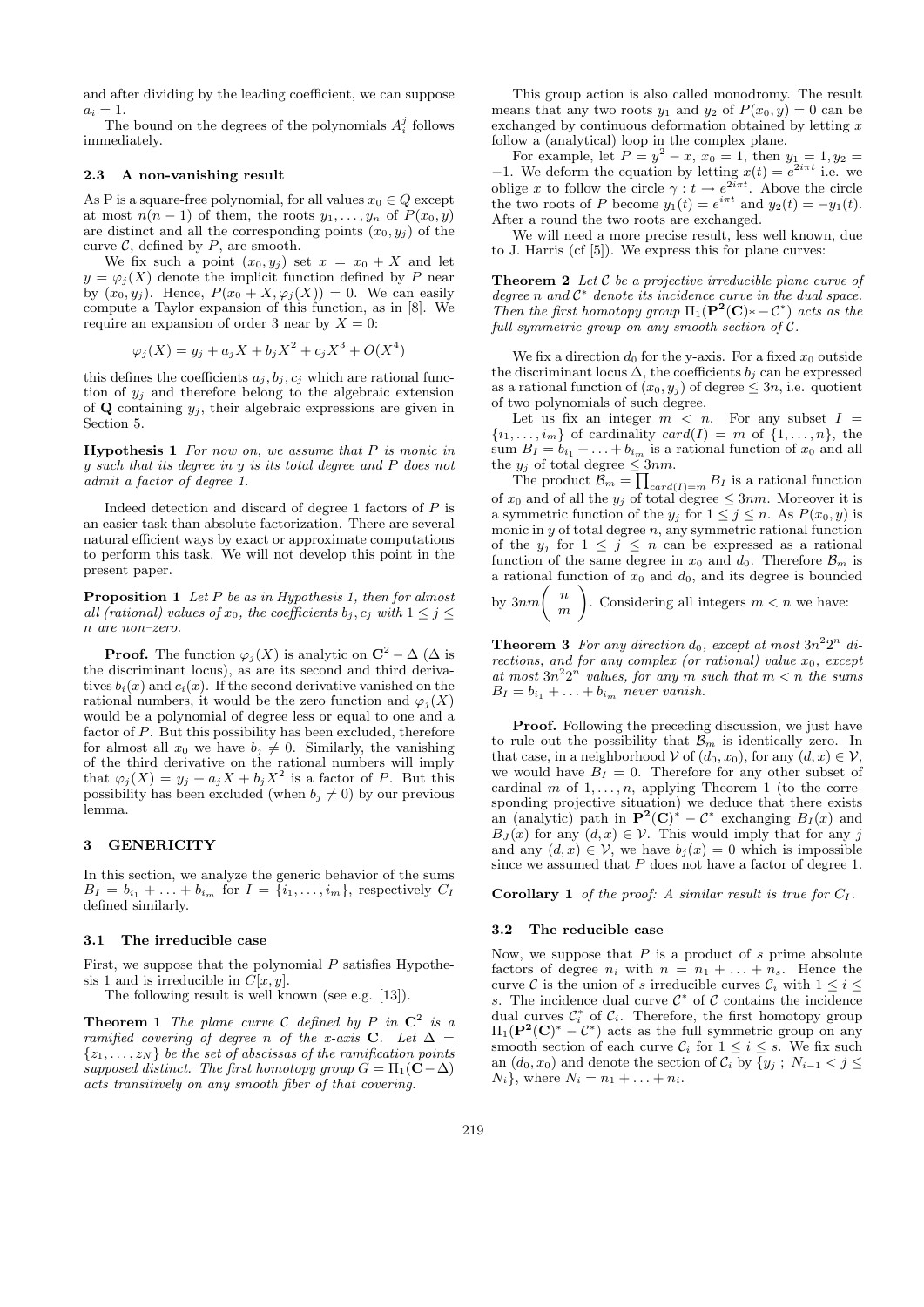Similarly to the construction in the previous subsection, we consider for each  $1 \leq i \leq s$ , a strict subset  $I_i$  of  $\{N_{i-1}+$  $1, \ldots, N_i$ . Then we let

$$
B_{m_1,\ldots,m_s} = \prod_{card(I_i)=m_i} B_{I_1\cup\ldots\cup I_s}
$$

Similarly, we can prove that this is a rational function of  $(d_0, x_0)$  of degree bounded by the same bound as above, and that, if  $B_{I_1 \cup \ldots \cup I_s}$  is identically zero, then for any list of subsets  $J_i \in \{N_{i-1} + 1, \ldots, N_i\}$  s.t.  $card(I_i) = J_i$ , we have that  $B_{J_1\cup \ldots \cup J_s}$  is also identically zero.

Similarly, we see that this implies that all  $b_i$  corresponding to the same irreducible curve are equal, and this can be ruled out by the same kind of argument as above. So we state:

**Theorem 4** For any direction  $d_0$  except at most  $3n^22^n$  directions and for any complex (or rational)value  $x_0$  except at most  $3n^22^n$  values, the sum  $B_I = b_{i_1} + \ldots + b_{i_m}$ , with  $m < n$ , vanishes only if it corresponds to the union of the roots of a family of factors of P.

### 4 A TEST OF ABSOLUTE IRREDUCIBILITY

## 4.1 Notation

Let  $P(x, y)$  be a polynomial of (total) degree n with coefficients in  $k = \mathbf{Q}$  or  $\mathbf{Q}(\alpha)$ ,  $\alpha$  an algebraic number. Suppose that  $P$  has been prepared as in Section 2. We choose an adequate level of precision, which we will quantify this at the end of this section.

The general philosophy is that the result of a (precise) computation with limited precision can certify that some quantity is non–zero, but it can only hint that a quantity might be zero.

In order to certify, after a computation with limited precision, that an algebraic number is indeed zero, it requires prior qualitative knowledge. We will not consider this direction of investigation, however in the last section we will sketch a probabilistic method which aims to "guess" an exact factor and check divisibility.

We denote by  $y_1, ..., y_n$  the simple solutions of  $P(x_0, y) =$ 0, computed approximately, for instance by a Newton process; we also suppose that  $\frac{\partial P}{\partial y}(x_0, y_i)$  is clearly non-zero with respect to the level of approximation. We let  $y = \varphi_i(x (x_0) = y_i + a_i(x-x_0) + b_i(x-x_0)^2 + c_i(x-x_0)^3 + O(x-x_0)^4$  be a limited expansion of the implicit solution of P at  $(x_0, y_i)$ , computed approximately with the obtained value of  $y_i$ .

We compute the quantity  $d_i = y_i c_i + a_i b_i$ . We also suppose that for any  $i = 1, \ldots, n, a_i, b_i, c_i$  and  $d_i$  are clearly non-zero, or we try another value  $x_0$ .

Summarizing, we have a polynomial  $P$ , a value  $x_0$  given exactly, 5n complex values given approximately but with enough precision (we will make this more precise in Section 5)  $y_i, a_i, b_i, c_i, d_i$  for  $i = 1, ..., n$ .

#### 4.2 Test

If for all strict subsets  $I = \{i_1, ..., i_\ell\}$  of  $\{1, ..., n\}, \ell < n$ , at least one of the three quantities:

$$
B_I = b_{i_1} + \dots + b_{i_\ell}, \ \ C_I = c_{i_1} + \dots + c_{i_\ell}, \ \ D_I = d_{i_1} + \dots + d_{i_\ell}
$$

is clearly non-zero, then  $P$  is irreducible.

**Remark 1** There are  $2^n$  subsets so this test has an exponential complexity. For instance, for  $n = 20$ ,  $2^n \approx 10^6$  so it requires  $\sim 10^7$  floating point operations.

**Remark 2** Obviously we should have  $B = \sum_{i=1}^{n} b_i = 0$ ,  $C = \sum_{i=1}^{n} c_i = 0$  and  $D = \sum_{i=1}^{n} d_i = 0$ , but as we work with approximate data, they are almost zero. A simple probabilistic approach could be to interpret  $B_I, C_I, D_I$  "clearly non-zero" by greater than  $100 |B|$ ,  $100 |C|$ , resp.  $100 |D|$ , and require the three conditions.

Remark 3 A secure approach is obtained by a numerical analysis of the possible error in order to guarantee the nonvanishing of  $B_I, C_I, D_I$ . Note in that case that it is sufficient to guarantee the non-vanishing of one of them (see below).

#### 4.3 Proof

If  $P$  is not irreducible, it has a monic factor  $P_1$  of degree  $\ell < n$ . The solutions of  $P(x_0, y)$  are denoted by  $y_{i_1}, ..., y_{i_\ell}$ and near by  $x_0$  we have:

$$
P_1(x_0 + x, y) = (y - \varphi_{i_1}(x)) \times ... \times (y - \varphi_{i_\ell}(x))
$$
  
\n
$$
= y^{\ell}
$$
  
\n
$$
- y^{\ell-1} \sum_{j=1}^{\ell} ((y_{i_j} + a_{i_j}x + b_{i_j}x^2 + c_{i_j}x^3 + O(x^4))
$$
  
\n
$$
+ y^{\ell-2} \sum_{j \neq k} ((y_{i_j} + a_{i_j}x + b_{i_j}x^2 + c_{i_j}x^3 + O(x^4))
$$
  
\n
$$
- ...
$$

As  $P_1$  is monic in y of degree  $\ell$ , the coefficient of  $y^{\ell-1}$  is of degree  $\leq 1$  and the coefficient of  $y^{\ell-2}$  is of degree  $\leq 2$ . This implies

$$
\sum_{j=1}^{\ell} b_{i_j} = \sum_{j=1}^{\ell} c_{i_j} = 0
$$
 (1)

and

$$
\sum_{j \neq k} y_{i_j} \cdot c_{i_k} + a_{i_j} \cdot b_{i_k} = 0 \tag{2}
$$

but this last equality gives

$$
\sum_{j=1}^{\ell} \sum_{k=1}^{\ell} (y_{i_j} \cdot c_{i_k} + a_{i_j} \cdot b_{i_k}) - \sum_{j=1}^{\ell} (y_{i_j} \cdot c_{i_j} + a_{i_j} \cdot b_{i_j}) = 0
$$
 or

$$
\left(\sum_{j=1}^{\ell} y_{i_j}\right) \cdot \left(\sum_{k=1}^{\ell} c_{i_k}\right) + \left(\sum_{j=1}^{\ell} a_{i_j}\right) \cdot \left(\sum_{k=1}^{\ell} b_{i_k}\right) - \left(\sum_{j=1}^{\ell} y_{i_j}\right) \cdot \left(\sum_{k=1}^{\ell} c_{i_j}\right) + \left(\sum_{j=1}^{\ell} a_{i_j}\right) \cdot \left(\sum_{k=1}^{\ell} b_{i_j}\right) = 0
$$

Using  $(1)$ , the equality  $(2)$  is equivalent to

$$
\sum_{j=1}^{\ell} (y_{i_j} c_{i_j} + a_{i_j} b_{i_j}) = 0
$$
\n(3)

and we are done.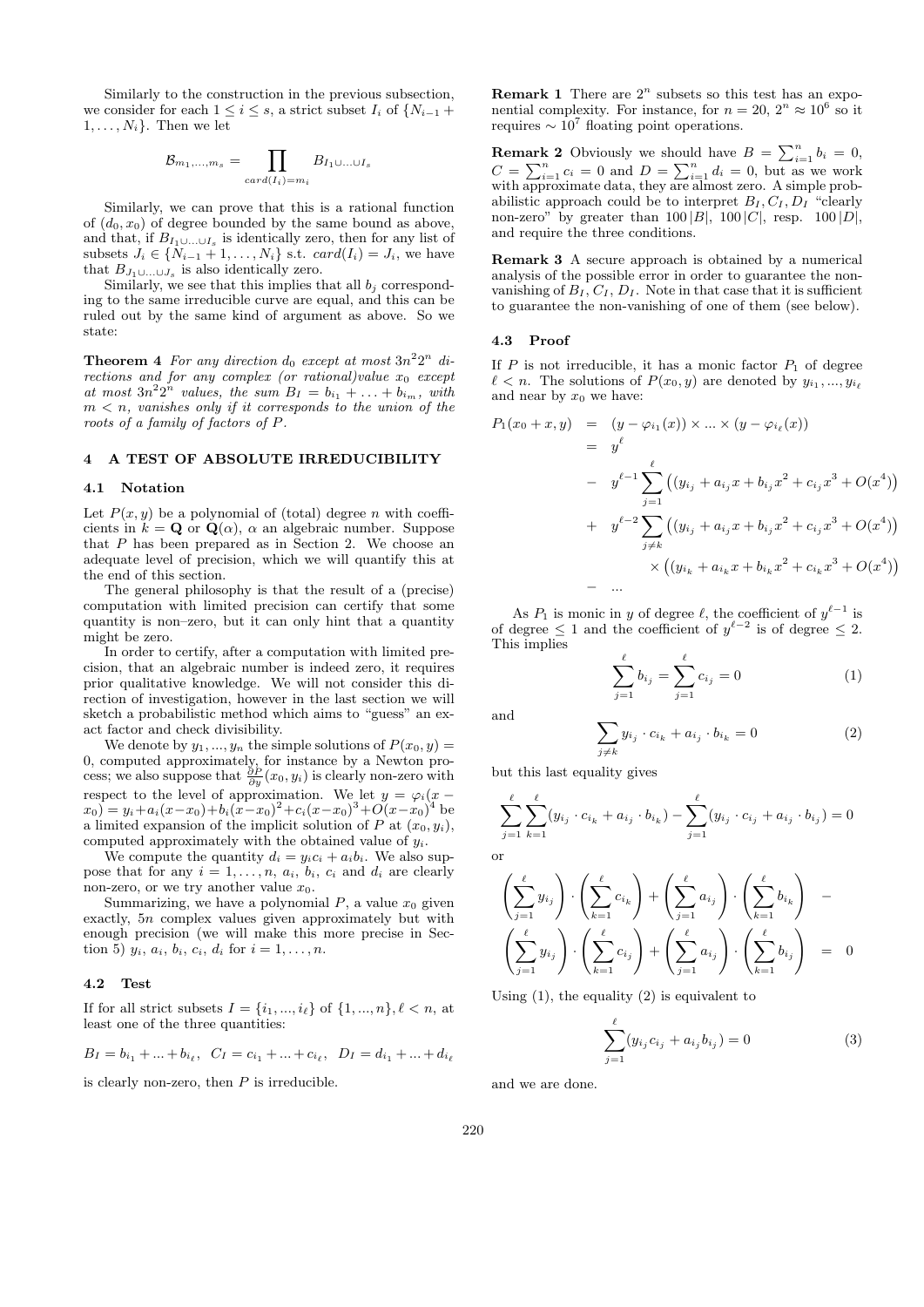# 4.4 Error Analysis

• We supposed P square-free, hence  $Q(x) = Res_y(P, \frac{\partial P}{\partial y})$ is not the zero polynomial. We make it monic. There exist  $A(x, y)$  and  $B(x, y)$ , two polynomials, such that

$$
Q(x) = A(x, y)P(x, y) + B(x, y)\frac{\partial P}{\partial y}(x, y)
$$

We suppose  $|x_0| \leq 1$ ,  $Q(x_0) \neq 0$ . Therefore the norms of the roots  $y_i$  are bounded by some value  $\kappa > 0$  and  $B(x, y)$  is bounded on the poly-disc  $D(0, 1) \times D(0, \kappa)$ . Hence  $\left|\frac{\partial P}{\partial y}(x_0, y_i)\right| \geq \frac{1}{\eta}$  for a fixed value  $\eta \geq 1$ , which could be computed from the coefficients of  $P$  and  $x_0$ , or just estimated once  $y_i$  is approximately computed.

- In Section 5, we show that the values  $b_i, c_i, d_i$  can be computed with enough precision such that we can certify that all digits of their double precision floating point representation are correct so,  $e.g.,$  $\Delta b_j$  $\left| \frac{\Delta b_j}{b_j} \right| \leq 2^{-32}$
- Now we consider the error on  $B = B_I = \sum_{j \in I} b_j$ . We let  $b = \sum_{j=1}^{n} |b_j|$  and suppose  $|B| \ge \varepsilon > 0$ , if  $\left|\frac{\Delta B}{B}\right| \le \frac{1}{2}$ <br>then we can certify that  $B \ne 0$ .

We have:  $\left|\frac{\Delta B}{B}\right| \leq \sum$  $\Delta b_j$  $\frac{\Delta b_j}{b_j}$   $\times$  $\left| \frac{b_j}{B} \right| \leq 2^{-32} \times \frac{b}{\varepsilon}$  and we are done if  $\varepsilon \geq b \times 2^{-31}$ .

The same type of analysis works for  $c_i$  or  $d_i$ .

# 5 COMPUTATION OF THE TAYLOR COEFFI-**CIENTS**

# 5.1 Exact formulæ

Given  $x_0$  and  $y_i$  we let

$$
\alpha_j = \frac{\partial P}{\partial x}(x_0, y_j), \quad \beta_j = \frac{\partial P}{\partial y}(x_0, y_j)
$$

$$
\gamma_j = \frac{1}{2} \frac{\partial^2 P}{\partial x^2}(x_0, y_j), \quad \delta_j = \frac{1}{2} \frac{\partial^2 P}{\partial y^2}(x_0, y_j), \quad \varepsilon_j = \frac{\partial^2 P}{\partial x \partial y}(x_0, y_j)
$$

$$
\lambda_j = \frac{1}{6} \frac{\partial^3 P}{\partial x^3}(x_0, y_j), \quad \eta_j = \frac{1}{6} \frac{\partial^3 P}{\partial y^3}(x_0, y_j)
$$

$$
\mu_j = \frac{1}{2} \frac{\partial^3 P}{\partial x^2 \partial y}(x_0, y_j), \quad \nu_j = \frac{1}{2} \frac{\partial^3 P}{\partial x \partial y^2}(x_0, y_j).
$$

For simplicity we set  $X = x - x_0$ ,  $Y = y - y_j$  and we forget the indices  $j$ . We have

$$
0 = P(x_0 + X, y_j + Y)
$$
  
= 0 + \alpha X + \beta Y + \gamma X^2 + \delta Y^2 + \varepsilon XY + \lambda X^3 + \mu X^2 Y + \nu XY^2 + \eta Y^3 + O(||X, Y||^4).

Replacing Y by  $aX + bX^2 + cX^3 + O(X^4)$ , we get:

$$
0 = (\alpha + ab)X + (\beta b + \gamma + \delta a^{2} + \varepsilon a)X^{2} +
$$
  

$$
(\beta c + 2\delta ab + \varepsilon b + \lambda + \mu a + \nu a^{2} + \eta a^{3})X^{3} + O(X^{4})
$$

So,

$$
a = -\alpha/\beta
$$
  
\n
$$
b = -1/\beta(\gamma + \delta \frac{\alpha^2}{\beta^2} - \varepsilon \frac{\alpha}{\beta})
$$

$$
c = -2\delta \frac{\alpha}{\beta^3} (\gamma + \delta \frac{\alpha^2}{\beta^2} - \varepsilon \frac{\alpha}{\beta}) + \frac{\varepsilon}{\beta^2} (\gamma + \delta \frac{\alpha^2}{\beta^2} - \varepsilon \frac{\alpha}{\beta})
$$

$$
-\lambda \frac{1}{\beta} + \mu \frac{\alpha}{\beta^2} - \nu \frac{\alpha^2}{\beta^3} + \eta \frac{\alpha^3}{\beta^4}
$$

We notice that  $1/\beta$  and its powers should be precomputed to a sufficient precision. This explains our requirement that  $\beta$  is "clearly" non-zero.

Remark 4 The derivation, and therefore all these quantities, can be expressed as polynomials in  $y_i$  of degrees  $\lt 5n$ , and we recall that  $y_j$  is a solution of  $P(x_0, y) = 0$ . Thus we could use a computer algebra system to perform first the division by P and then evaluate the remainder at  $y_i$ . This may help to control the precision of the approximate computation.

### 5.2 Error Analysis

Let  $M > 0$  be a bound for  $|y_i|$  obtained as a function of the norms of the coefficients of P, and  $|x_0| \leq 1$ . By Newton's algorithm we can compute  $y_j$  and its n powers  $y_j^2, ..., y_j^n$  with arbitrary precision, say  $2^{-m}$ .

So the coefficients of the polynomial first, second and third derivatives of P are bounded by n,  $n^2M$ , and  $n^3M$ .

So the coefficients  $\alpha_j, \beta_j, \gamma_j, \delta_j, \varepsilon_j, \lambda_j$  and  $\eta_j$  are known with a precision  $\leq n^3 M \cdot 2^{-m}$ .

We know that  $\beta_j \neq 0$ .

Let M' be a bound for  $\frac{|\alpha_j|}{|\beta_j|}, \frac{|\gamma_j|}{|\beta_j|}$  $\frac{|\gamma_j|}{|\beta_j|},...,\frac{|\eta_j|}{|\beta_j|}$  $\frac{|\eta_j|}{|\beta_j|}$ , 1. Then  $a_j$  can be computed with a precision  $nMM'2^{-m}$ ,  $b_j$  with a precision  $3n^2MM'^32^{-m}$ ,  $c_j$  with a precision  $10n^3MM'^52^{-m}$ . So we prove the following proposition.

**Proposition 2** If  $b_j, c_j, d_j$  are  $\neq 0$  and if we compute  $y_j$ (and its powers) with enough precision, then  $b_j, c_j, d_j$  can be known with a "certified" double precision i.e. all digits are correct.

# 6 DETECTION OF FACTORS BY APPROXI-MATION

### 6.1 Finding a partition

In this section, we continue with the previous notation and assume that the irreducibility test has failed. With fixed small tolerance  $\epsilon_b$ ,  $\epsilon_c \epsilon_d$ , we suppose that we have kept enough precision in our approximate computations in order:

first, to compute the family  $\mathcal F$  of all sets I in  $\{1,\ldots,n\}$ such that

$$
|B_I| < \epsilon_b, |C_I| < \epsilon_c, |D_I| < \epsilon_d
$$

second, to discard in  $\mathcal F$  the sets I which contains a strict subset also belonging to  $\mathcal F$ . We denote by  $\mathcal P$  this restricted family of sets.

Moreover, we expect that  $P$  is a partition of  $\{1, \ldots, n\}$ . If it is not so, we increase the precision and re-do the computations only for the sums that we found small, in order to check if some of them have to be discarded. If it is still not so, then the value  $x_0$  was unlucky so we change  $x_0$  for another random value and start from the beginning.

So we suppose that  $\mathcal P$  is a partition with  ${\bf s}$  elements:

$$
\{1,\ldots,n\}=\cup_{p=1}^s I_p
$$

We let  $n_p$  denote the cardinality of  $I_p$ , so  $n = n_1 + \ldots + n_s$ . We expect that each subset  $I_p$  will correspond to a factor of P.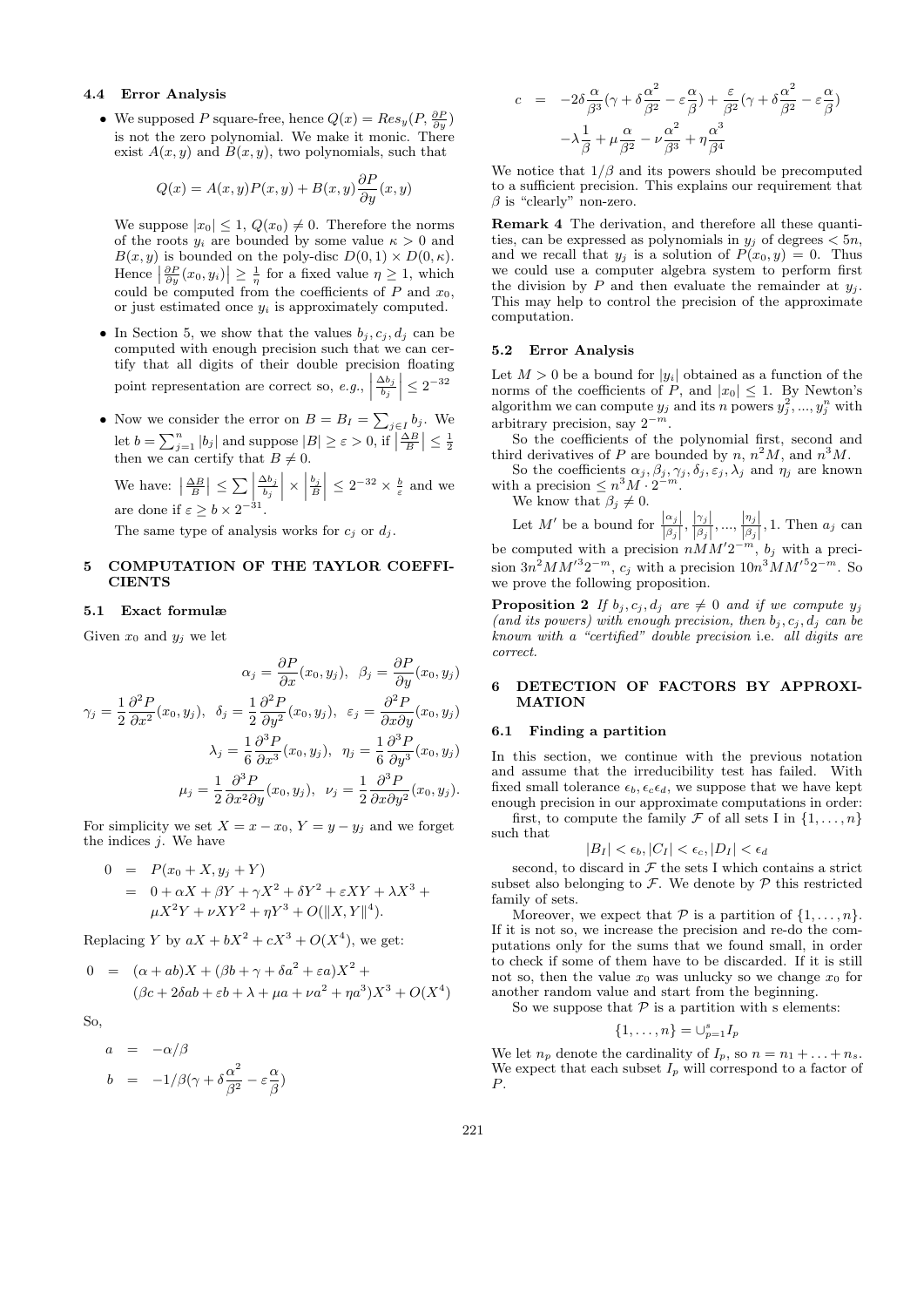### 6.2 Multiplication of Taylor expansions

For each  $p, 1 \leq p \leq s$ , and for each  $i \in I_p$ , we compute a Taylor expansion of  $\varphi_i(x)$  of order  $n_p$ . To simplify the notation, we suppose that we have translated the origin of the x-axis at  $x_0$ .

Then we multiply all  $y - \varphi_i(x)$ , for  $i \in I_p$  modulo  $x^{n_p+1}$ . So we get:

$$
\prod_{i=1}^{n_p} (y - \varphi_i(x)) = P_p(x, y) \text{ modulo } x^{n_p+1}.
$$

The polynomial  $P_p$  is then written:

$$
P_p(x,y) = y^{n_p} + \sum_{j=1}^{n_p} A_j^p(x) y^{n_p - j}.
$$

We expect that, up to the chosen tolerance, we have  $deg A_j^p(x) \leq j$  and that  $P_p$  divides P.

We will see in the last section that we can alternatively use Hensel lifting to compute the (exact or approximated) factors from the qualitative data given by the partition.

#### 6.3 Error recovery

If the polynomials  $P_p$  obtained do not fulfill this condition, this may mean that some sums whose approximations are small are indeed non–zero, and thus there are fewer factors. So we re-do the previous step for any new partition  $\mathcal{P}'$  obtained by taking the union of some sets which are elements of  $P$ . In the worst case, this search has an exponential complexity.

Remark 5 The genericity result of Section 3 and the error analysis of Section 5, which provides insight on the required order of precision, aim to reduce significantly the probability of the need of such a search.

#### 7 IMPLEMENTATION

Our method aims to factorize polynomials of degree n about 20 . The reconstruction relies on an extensive search for detecting vanishing sums among  $2^n$  possibilities: if  $n = 20$ ,  $2^n \approx 10^6$ , if  $n = 30$ ,  $2^n \approx 10^9$ . In order to diminish the combinatorial explosion in "most" cases we propose the following pattern matching method.

### 7.1 Subdivision

We expose the method for  $n = 20$ , and  $B = \{b_1, ..., b_{20}\}$ . We divide **B** into two subsets  $\mathbf{B}' = \{b_1, ..., b_{10}\}, \ \mathbf{B}'' = \{b_1, ..., b_{10}\}$  $\{b_{11},...,b_{20}\}\$ so card $\mathcal{P}(\mathbf{B}')=card\mathcal{P}(\mathbf{B}'')=2^{10}\sim 10^3$ . Each subset of **B** is the union of a subset  $I$  of **B**' and of a subset

$$
B_{I\cup J} = (b_{i_1} + ... + b_{i_\ell}) + (b_{j_1} + ... + b_{j_m}) = 0
$$

*J* of **B''**,  $I = (i_1, ..., i_\ell), J = (j_1, ..., j_m),$  clearly:

if and only if

$$
B'_{I} = b_{i_1} + \dots + b_{i_\ell} = -(b_{j_1} + \dots + b_{j_m}) = -B''_J.
$$

We compute and keep in a vector the  $2^{10}$  (complex) sums  $B'_I$  and in another vector the  $2^{10}$  sums  $-B''_J$ . We look for (approximate) matching in the complex plane.

To prepare the matching, we order the values of  $B'_I$  (resp.  $\mathbf{B}_{J}^{\prime\prime}$ ) by the order of magnitude of their real part or/and of the norm of the complex number  $|\mathbf{B}'_I|$ .

Given a tolerance  $\varepsilon$ , we divide and order the vector or the  $2^{10}$  sums by pieces where

$$
\ell\frac{\varepsilon}{2}<\left|B'_I\right|\leq(\ell+1)\frac{\varepsilon}{2}
$$

*idem* for  $\mathbf{B}_{J}^{"}$ . So we only have to compare adjacent pieces. Generically, the values of  $|\mathbf{B}'_I|$  and  $|\mathbf{B}''_J|$  are not concentrated, so the number of checks is a small multiple of  $2^{10}$ instead of  $2^{20}$ .

#### 7.2 Approximation

Our treatment relies on good approximations of the  $n$  coefficients  $b_i$  or  $c_i$ . Those are obtained by plugging a good approximation of  $y_i$  in the formulæ of Section 5. Therefore it is crucial to compute precisely the n roots of  $y_i$  of  $P(x_0, y)$ . We use the Maple command Digits:=25 to get the  $y_i$  with 25 digits, and so the  $b_i$ , and  $c_i$  are "certified" double precision floating point complex numbers. In this way, the sums  $B_I$  are still rather precise without requiring bigfloat computation.

**Remark 6** The input polynomial  $P$  could be given in a sparse form or more generally as a (straight line) program. In that case, one can get by automatic differentiation a new (straight line) program which evaluates the derivatives. This is all that we need to compute a good approximation of the  $y_i$  by a Newton method, and the coefficients  $b_i$  and  $c_i$  as in Section 5.

### 8 EXAMPLES

# 8.1 Ragot's examples

In order to test a preliminary implementation in Maple of the first step of our method, we have used the following two examples of degree 15 from a list presented in [15]. This implementation uses only the coefficients  $b_j$  (the  $c_j$  and  $d_j$ are needed for higher degrees).

#### Example 1

$$
P1(x,y) = y^9 + 3x^5y^6 + 5x^4y^5 + 3x^{10}y^3
$$
  

$$
-3x^6y^3 + 5x^9y^2 + x^{15}.
$$

We do the computations with bigfloats of 25 digits, we will check that the bounds M and M' of Section 5.2 are not big so this precision will be enough for our purpose.

We perform a (generic) change of coordinates:  $(x = X +$  $.9 * y + .8, y = Y$  in order to get a polynomial monic in y of total degree 15, we choose  $x_0 = 0$ .

The timings on a PC Pentium Pro 200 are as follows.

- phase 1: 1.1 second of CPU time to compute the 15 roots of  $P(0, y)$ , the derivatives of P at these roots of order 1 and 2, compute the  $b_i$  and put them in a table.
- phase 2: .48 second of CPU time to create the powerset  $P(7)$ , and fill a table with all partial sums indexed by subsets of  $\{1, \ldots, 7\}$  and of all the opposite of the sums indexed by subsets of  $\{8, \ldots, 14\}$  (it is enough to consider only those elements because we know in advance that the sum over all indices should be zero).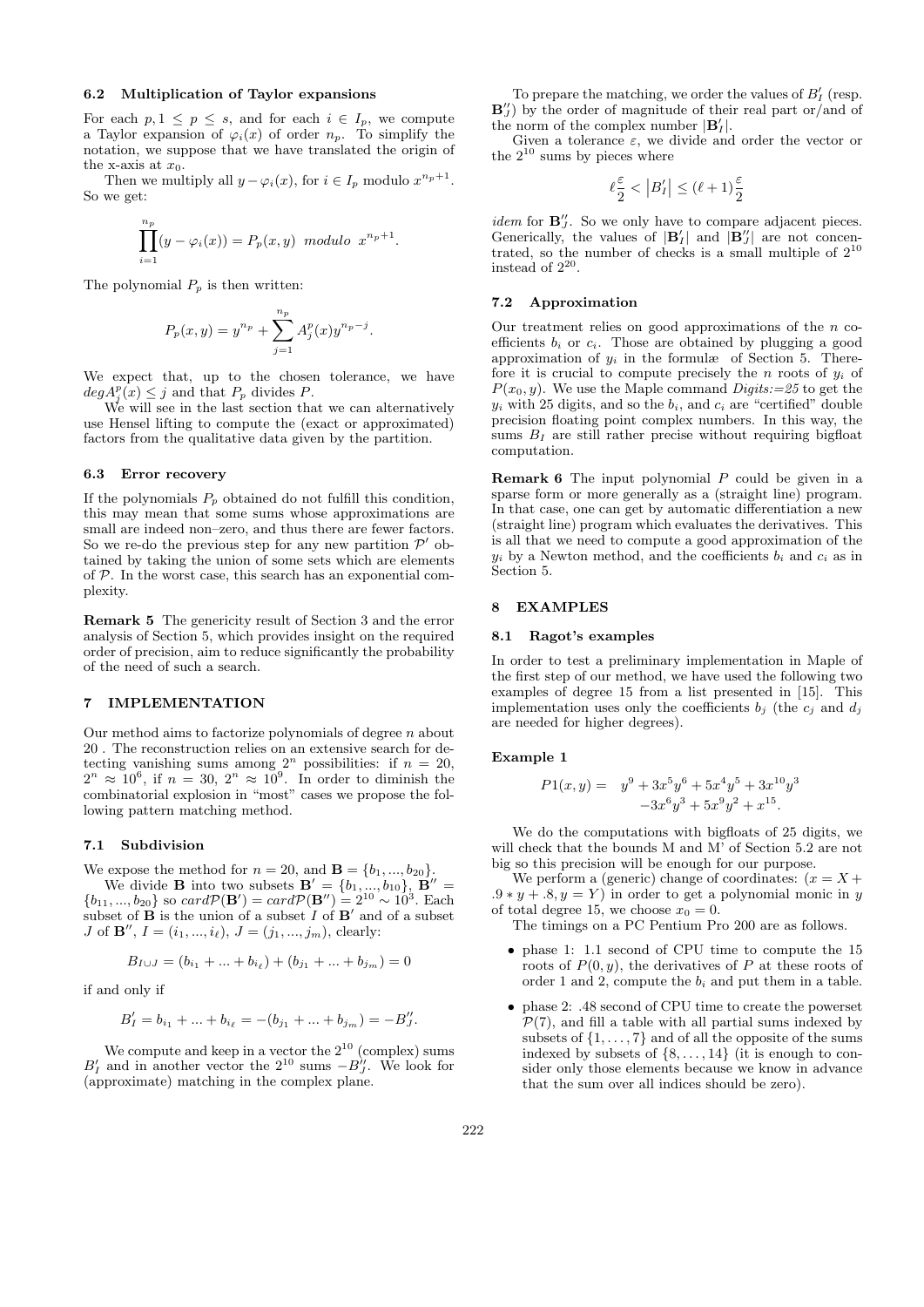• phase 3: .23 second of CPU time to order the previous table and .1 second to check equalities.

So the total amount is 1.9 second.

The result was that the only possible zero sum  $B<sub>I</sub>$  is indexed by 5 roots  $(3, 4, 11, 12, 13)$  which corresponds to a factor of degree 5; as we withdraw number 15, we don't obtain the "complementary" zero sum indexed by  $(1, 2, 5, 6, 7, 8, 9, 10, 15).$ 

Comparison: To obtain the complete factorization on a IBM RS6000, Ragot relates that it took 21 seconds of CPU time with his program and 885 seconds with AFactor, the Maple implementation using the Single Extenstion Method. Note, however, that these computations provide more information than the irreducibility test.

#### Example 2

$$
P(x,y) := y^{12} - 12x^2y^9 + 21y^8 + 6y^8x^5 + 9x^4y^6
$$
  
\n
$$
-48y^5x^7 - 168y^5x^2 + 147y^4 + 12y^4x^{10}
$$
  
\n
$$
+84y^4x^5 - 27y^3x^6 + 63y^2x^4 + 18y^2x^9
$$
  
\n
$$
-588yx^2 - 336yx^7 - 48yx^{12} + 8x^{15}
$$
  
\n
$$
+84x^{10} + 294x^5 + 343
$$

The computation takes almost the same time (less than 2 sec.) as above for the previous polynomial.

Comparison: To obtain the complete factorization on a IBM RS6000, Ragot relates that it took 8725 seconds of CPU time with his program and 347 seconds with AFactor.

#### 8.2 Examples with random coefficients

Example 3 We tested in 1 second CPU time that the following polynomial of degree 15 is absolutely prime:

$$
P_1(x,y) := 48x^2y + 12x^2y^2 + 11x^2 + 6x^3 - 11x^7y^2
$$
  
\n
$$
-63x^3y^2 + 54x^2y^3 - 23x^{10}y^3 + 58x^4y^4
$$
  
\n
$$
+18x^9y^2 - 42x^5y^5 - 80x^{11}y^2 + 10y^{10}x^4
$$
  
\n
$$
+14x^4y + 47y^{15} + 18x^{12}y^2 + 36y^{13}
$$
  
\n
$$
-23x^3y^{12} - 68x^8y^3 - 41x^4y^7 + 72x^3y^{11}
$$
  
\n
$$
+22xy^{13} - 76x^2y^{13} - 54y^{10} - 18y^9
$$
  
\n
$$
+79x^7y^3 - 49x^7y^4 + 9x^5 - 75x^6y - 46x^3y^5
$$
  
\n
$$
-17x^4y^5 + 3x^2y^7 + 21y^5
$$

Then we multiplied it by a polynomial of degree 10 (also absolutely irreducible)

$$
P_2(x,y) := -40x^2y^2 + 55xy^2 + 36x^3y - 82x^6y^2 - 73x^9y
$$
  
\n
$$
-27x^5y^5 + 18x^7y^2 + 31x^2y^3 + 54x^7y^3
$$
  
\n
$$
-16x^3y^5 - 96y^4 + 13y^3 + 40x^2 - 99y^2 - 20y^6
$$
  
\n
$$
+44x^9 - 65y^{10} + 39x^6 + 66xy^5 - 34x^3y^3
$$
  
\n
$$
+99x^6y^4 - 9x^3y^4 - 83x^3y^7 + 76x^4y^328x^8
$$
  
\n
$$
-89y^8 + 71xy^8 + 38xy^9 - 40x^2y^6 - 12y^5x^2
$$

**Example 4** We computed the product  $P = P_1 \times P_2$  (we don't expand it because it is too large) and we submitted P, whose degree is 25, to our program.

We obtained the (correct) answer after 706 seconds. With the notation described in the previous subsection, this time is distributed as follows:

phase 1: 9.3

$$
\frac{\text{phase 2: } 645.3}{\text{a} + 5.3} \approx 15.3 \times 10^{-4}
$$

phase 3:  $45.3 + 5.8$ 

Most of the time is therefore spent for creating a table of less than 10,000 elements and performing few additions on each entry. The timings should improve if more appropriate data structures were available in Maple.

# 9 DETECTION OF EXACT FACTORS

In this section we analyze the problem of computing a factor of P with exact numbers in a suitable algebraic extension of Q, helped by the qualitative information deduced from the approximate computations described in the previous sections. More precisely, this information is the degrees  $n_p$  of the potential factors  $P_p$  and the names of the roots  $y_i$  of  $P(x_0, y) = 0$  which are the roots of  $P_p(x_0, y)$ . We can view each name as an alias of a small disc in the complex plane which contains  $y_i$  and no other  $y_j$  with  $j \neq i$ .

We might, alternatively, perform the entire search procedure with exact numbers in the splitting field of  $P(x_0, y)$ . Of course, it would be easily certified but so time consuming that no serious example could be effectively computed. A better strategy would be to mix approximate computations in order to quickly discard most of the subsets whose corresponding sum is clearly non–zero and exact computations in order to certify that the sums appearing sufficiently "small" are indeed equal to zero. But even that would not be effective because in general splitting fields are too big.

In order to perform calculations in not too large an extension of Q, we do Hensel liftings instead of Taylor expansions.

As  $(x_0, y_1)$  is a smooth point of the complex curve defined by  $P$ , we know (see e.g. [8]) that either  $P$  is irreducible or it admits a factor on a subfield of  $k(y_1)$ . Let us call K this subfield which is the best "not too large extension of Q" that we can expect. We write  $P(x, y) = F_1(x, y)F_2(x, y)$  for this factorization and require  $F_1(x_0, y_1) = 0$ . Our target is to compute explicitly  $F_1$ .

By specialization  $x = x_0$ , the former factorization induces a factorization  $P(x_0, y) = F_1(x_0, y)F_2(x_0, y)$ . As  $P(x_0, y)$  is square-free,  $R_1(y) = F_1(x_0, y)$  and  $R_2(y) =$  $F_2(x_0, y)$  are relatively prime in  $K[y]$ , but not necessarily irreducible.

Letting  $X = x - x_0$ , by X-adic Hensel liftings in  $K[[X]][y]$  of this last relatively prime factorization in  $K[y]$ , we can recover uniquely the factorization

$$
P(x, y) = F_1(x, y) F_2(x, y)
$$

after less than  $n$  steps involving only rational calculation in K.

Therefore the task is reduced to a univariate polynomial question:

Let  $R(y) = P(x_0, y) \in k[y]$  be a square-free polynomial. Assume that its roots in  $C$  are known with enough precision to put them in disjoint discs and label them  $y_1, \ldots, y_n$ . Assume also that we know, by an oracle, that for a given strict subset I of the interval  $\{1, \ldots, n\}$ , the polynomial  $R_1 = \prod_{i \in I} (y - y_i)$  belongs to  $k(y_1)[y]$ .

The problem is to find an expression of  $R_1$  rational in  $k(y_1)$  or if possibly in an intermediate extension field between k and  $k(y_1)$ .

An easy, but costly, solution is to use a univariate factorization subroutine for polynomials with coefficients in a fixed algebraic extension of **Q**, e.g.  $k(y_1)$ .